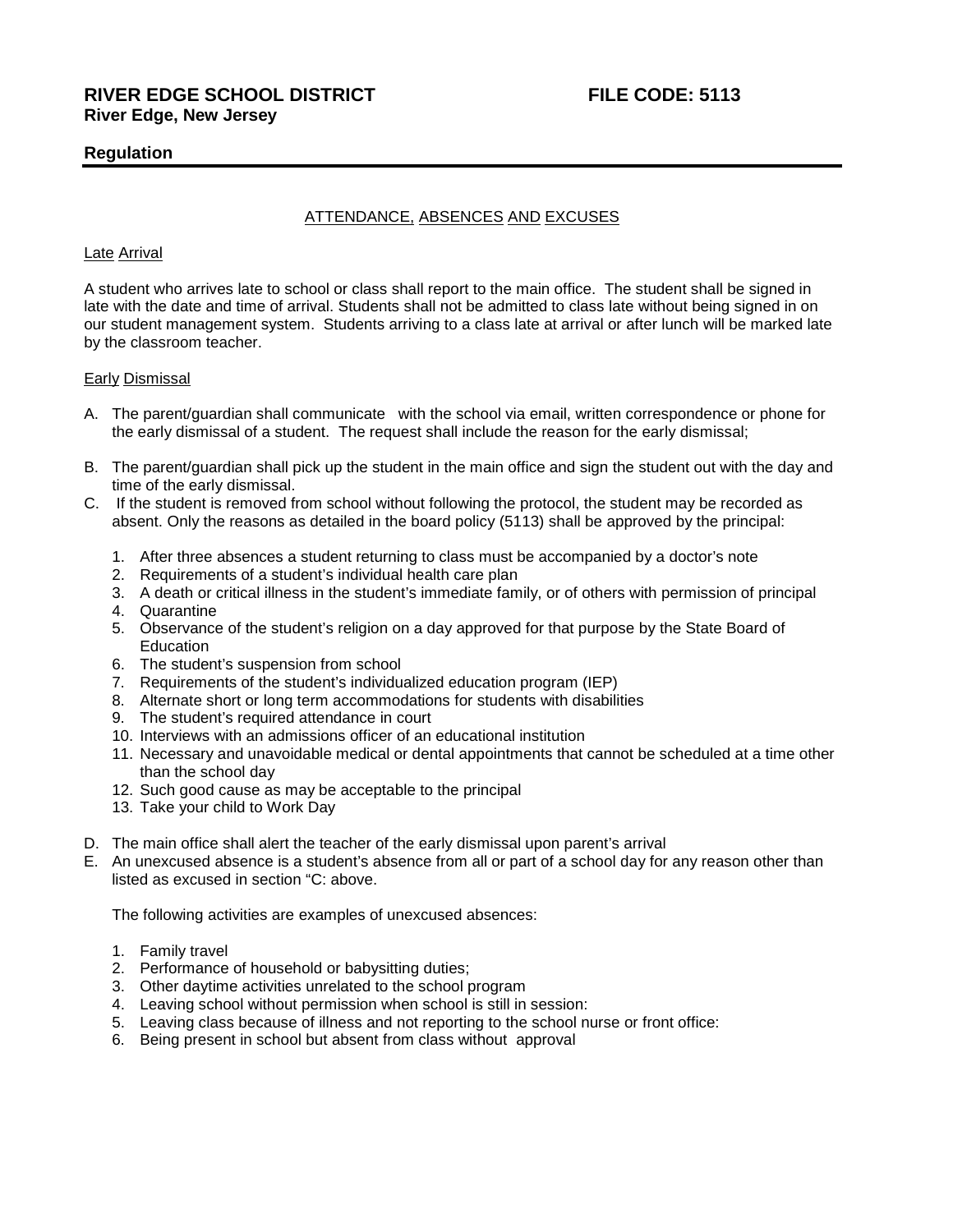## Notice to School of a Student's Absence

- A. The parent/guardian is requested to call the school office before 8:25 a.m. of the morning of the student's absence, or the student will be recorded as truant;
- B. The parent/guardian of a student who attended morning session but will not attend afternoon session must call the school office or send a note before 12:00 PM to give notice of the student's absence;
- C. The parent/guardian who anticipates a future absence or anticipates that an absence will be prolonged must notify the school secretary or principal who will assist. If appropriate, make-up work will be arranged.

### Readmission to School after an Absence

- A. Parents must notify the school upon a student's return from any absence.
- B. A note explaining a student's absence for non-communicable illness for a period of more than three (3) school days must be accompanied by a physician's statement of the student's illness;
- C. A student who has been absent by reason of having or being suspected of having a communicable disease must report to the school nurse and provide a written statement from a physician certifying that the student is free of communicable disease and well enough to return to school.

#### Instruction

- A. Teachers are expected to cooperate in the preparation of missed assignments for students who anticipate an absence of one (1) or more school days duration. The student, parent(s) or legal guardian(s) must request such appropriate home assignments;
- B. A student who anticipates an absence due to a temporary or chronic health condition may be eligible for home instruction in accordance with board policy 6173 Home Instruction. The parent/guardian shall provide a written statement from a physician certifying the need for home instruction;
- C. Students absent for any reason are expected to make up the work missed. In grade three (3) and above, the student shall be responsible for requesting missed assignments and any assistance required;
- D. In general, students will be able to make up missed work for each day of absence. Teachers shall make reasonable accommodations to extend time for students;
- E. A student who missed a test because of an excused absence shall be offered an opportunity to take the test or an alternate test at another time.

### **Discipline**

- A. Students may be denied participation in extracurricular activities due to absence. (see board policies 6145 Extracurricular Activities, and scholastic Competition);
- B. No student who is absent from school for observance of a religious holiday may be deprived of any award or of eligibility for or opportunity to participate for any award because of the absence.

### Recording Attendance and Procedures for Persistent Absences

A. Teachers must accurately record the students present, tardy, and absent each day and in each session. Attendance records must also record students' attendance at out-of-school curricular events such as field trips;